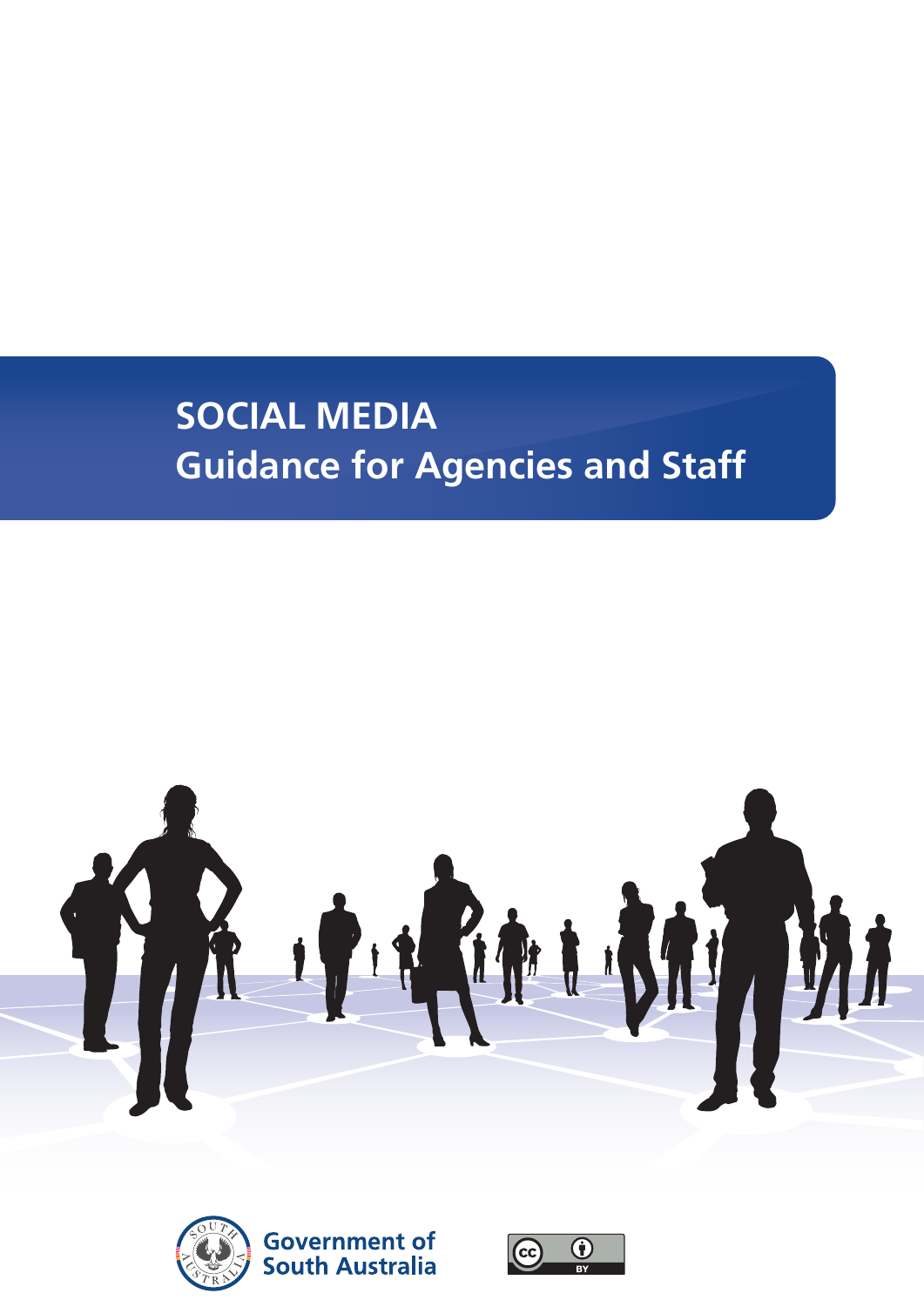Information technology has changed forever the way in which people communicate and share information. While the wide range of technologies commonly referred to as 'social media' are fundamentally no different to other forms of communication, they are disruptive and potentially revolutionary because they can connect large numbers of people with relative ease.

*Ask Just Once* is the SA Government's Information Communication Technology [**ICT**] strategy. One of the aims of this strategy is to put citizens firmly at the centre of government service delivery and information distribution. Social media technologies can support this aim because they are intrinsically about dialogue and engagement within and between individuals and communities.

The purpose of this guide is to create awareness of some of the opportunities that social media presents for government, as well as making agencies and staff aware of how to manage the risks associated with the use of this kind of technology.

#### **CONTENTS**

| What is social media?                                |                |
|------------------------------------------------------|----------------|
| Opportunities for government                         | 2              |
| Managing the risks                                   | $\overline{4}$ |
| General guidance                                     | 5              |
| Guidance for agencies                                | 6              |
| Guidance for agencies hosting social media           | 7              |
| Guidance for staff using social media - official use | 8              |
| Guidance for staff using social media - personal use | 9              |

### **CAUTION WHEN USING SOCIAL MEDIA...**

*"If it is online - it can be found. If you delete it - it can still be found. Even if you secure it - it can still be accessed."*

Tim Scully - Head of Cyber Security Operations Centre Department of Defence Commonwealth of Australia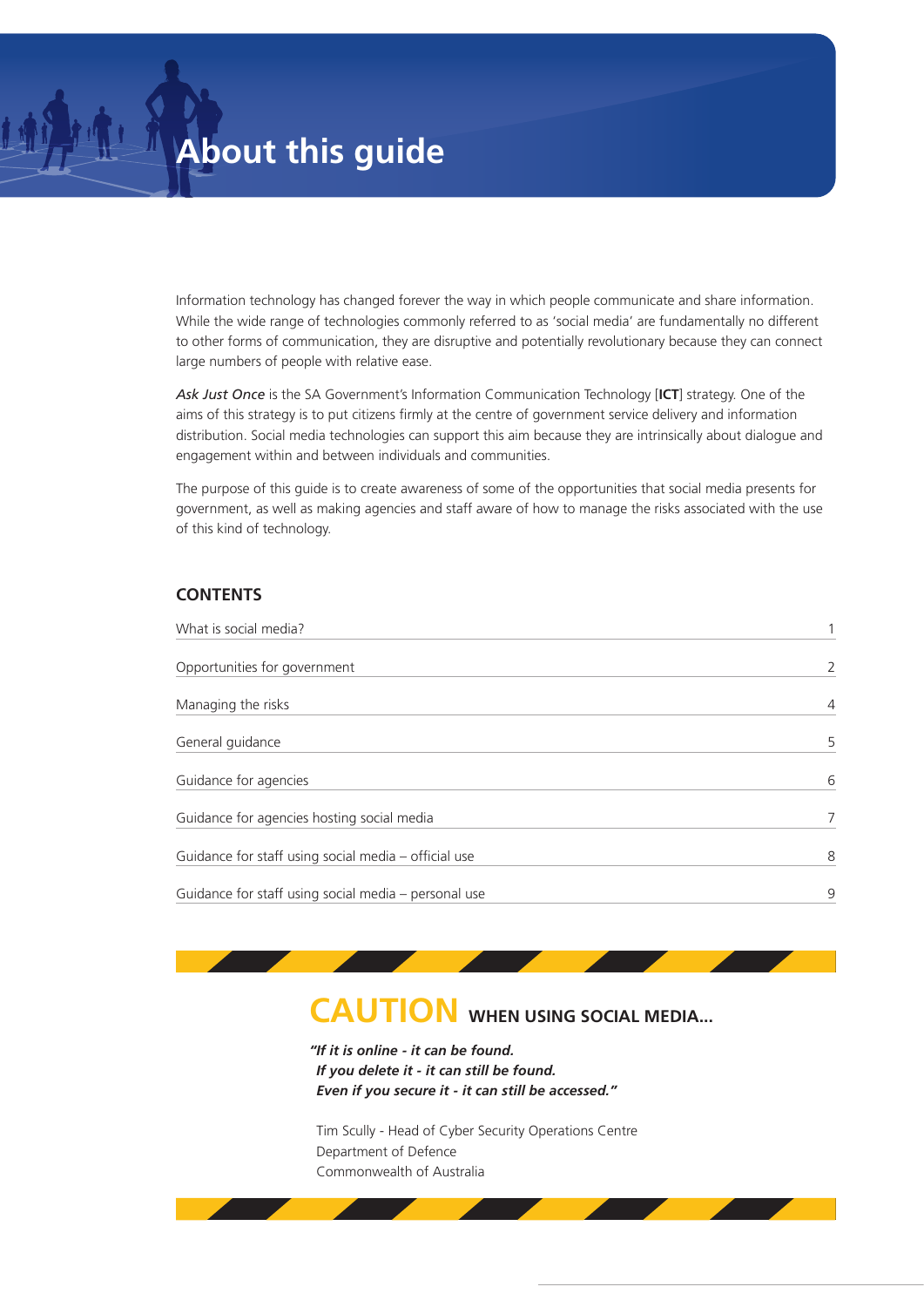Social media (sometimes referred to as *social networking* or *Web 2.0 technologies*) are online services and tools used for publishing, sharing and discussing information. They can include forums, blogs, wikis, social networking websites, and any other websites that allow individual users to upload and share content.

Social media services and tools can involve a combination of technology, telecommunications and social interaction. They can use a variety of different formats, for example text, pictures, video and audio.

Social media can provide unique opportunities for users to communicate and share information, and to build networks locally, nationally, and internationally.

#### **SOCIAL MEDIA EXAMPLES**

**Blogs** – A blog is a "web log". Many blogs provide commentary or news on a particular subject; others function as more personal online diaries. Usually, viewers can comment, ask questions, share information and subscribe. A typical blog combines text, images, and links.

**Forums / boards** – An internet forum, or message board, is an online discussion site. Users can post messages and comment on other messages. Other types of social media often incorporate forums, sometimes with their own social conventions and etiquette (or 'netiquette').

**Micro-blogs** – A micro-blog has a similar purpose to a blog, except that entries are smaller - usually limited to a certain number of characters 'e.g. 140'. A popular example is Twitter™. It allows users to 'follow' one another so that they are notified when a new update is posted. Users can connect quickly and through many different tools such as their mobile phone.

**Photo sharing sites** – A photo sharing site, such as Flickr®, allows users to upload images and is useful for categorising and organising pictures. They allow other users to comment on them, or re-use them with permission.

**Social bookmarking** – Social bookmarking is used for saving the address of a website or item of content and adding a tag to allow other users to easily find your research. It is useful for organising and sharing links, and for keeping track of links recommended by others. Delicious™, Digg™, and Reddit are popular examples.

**Social networking websites** – Social networking websites focus on building online communities of people who share interests. Popular examples include MySpace™, Facebook® and LinkedIn®. Users can build their own profile page, join groups, share photos and videos, post messages, and run other applications.

**Video sharing sites** – A video sharing site allows users to upload video clips to be stored on the server, allowing other users to view them. YouTube<sup>™</sup> is a popular example.

**Virtual worlds** – Virtual worlds such as Second Life® are online places where users can create representations of themselves (avatars) and socialise with other residents.

**Wikis** – A wiki is a website using 'wiki software' that allows web pages to be created, interlinked, and edited by any user. The most well known wiki is Wikipedia® – an online encyclopaedia.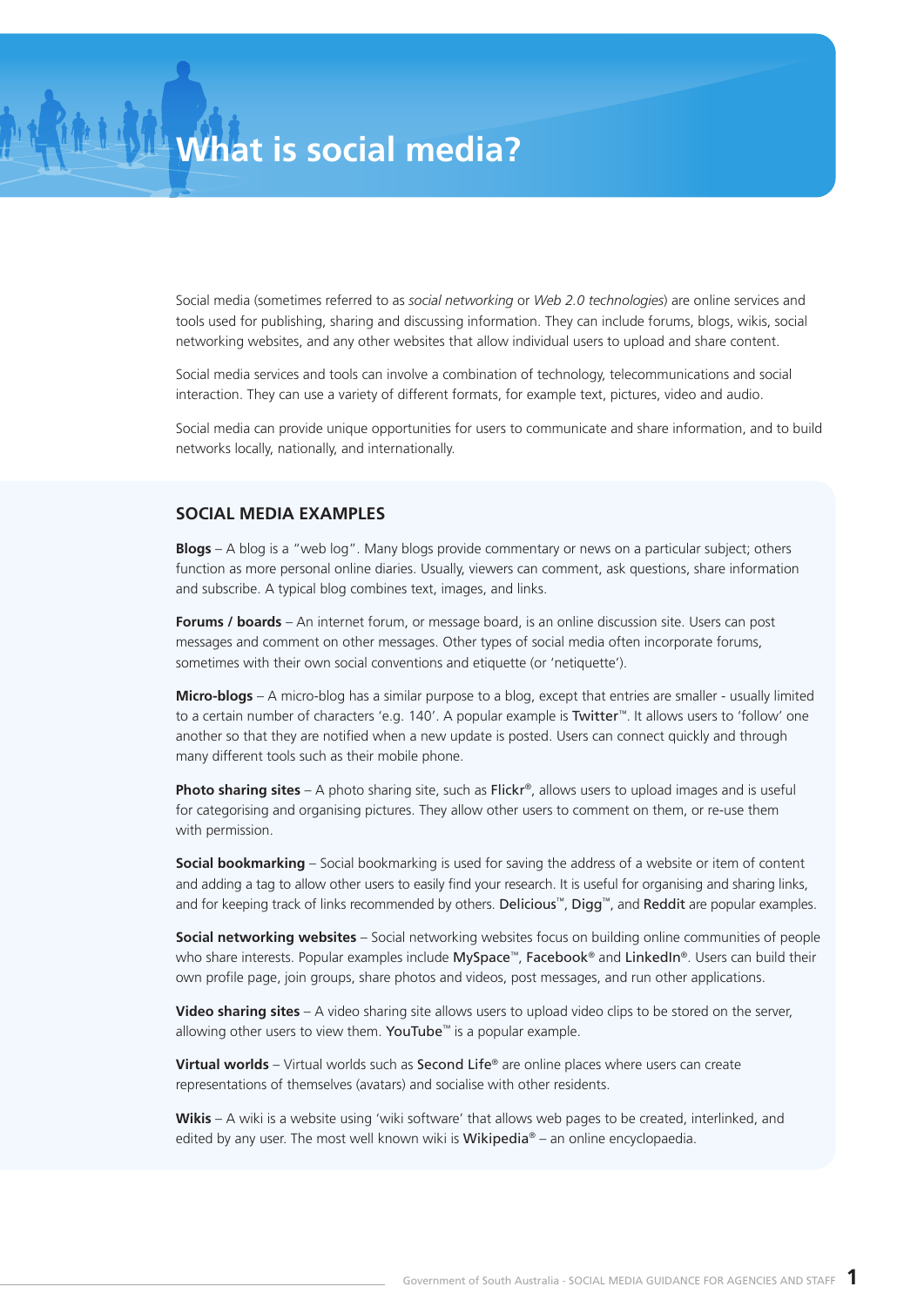## **Opportunities for government**

Social media presents government with a number of opportunities to engage with citizens using familiar and widely available technologies. This two-way form of communication enables government to be more active in relationships with citizens, partners and stakeholders - increasing the frequency and speed of public engagement.

#### **SOCIAL MEDIA CAN:**

- **•** increase citizens' access to government
- increase government's access to audiences and improve the accessibility of government communication
- enable government to be more active in its relationships with citizens, partners and stakeholders
- offer greater scope to adjust or refocus communications quickly, where necessary
- **•** increase the level of trust in government
- **•** provide additional communication channels in times of emergency
- **•** reach specific audiences on specific issues.

#### **MARKETING AND PROMOTIONS**

In addition to the opportunities identified above, social media also provides particular opportunities for marketing and promotion of government activities and services. It is recommended that advice and guidance be obtained from the Strategic Communication Unit in the Department of the Premier and Cabinet, prior to using social media in this way. They have developed specific guidelines that cover the use of social media for external communications and marketing activities. They can be contacted via stratcomms@saugov.sa.gov.au or (08) 8204 9178.

#### **OPPORTUNITIES FOR MARKETING AND PROMOTIONS:**

- **•** Gain insights into your audience, identifying them and the channels they use.
- **•** Engage creatively with user-led online communities in order to inform users, generate insight or use these communities as regular forums for campaign planning.
- **•** Monitor social media for discussion about your organisation, its proposals, campaigns or the services it delivers.
- **•** Track influential brands or voices that may compete for your audience time.
- **•** Set up groups on social media channels or start discussion threads in communities.
- **•** Create video, audio or data content that can be published simultaneously across diverse channels.
- Create useful tools and applications that users can incorporate into their sites.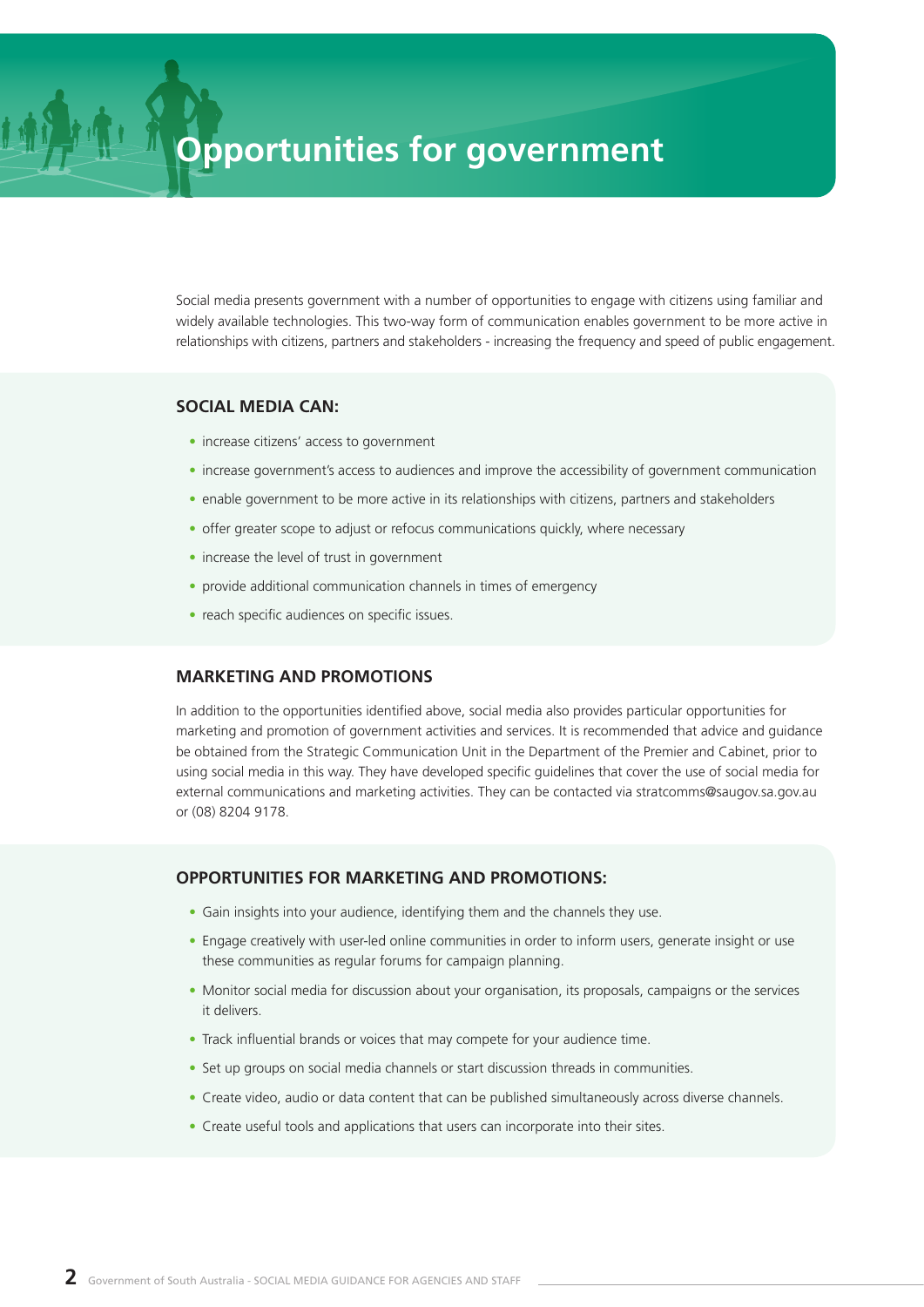#### **EXAMPLES**

Currently, government agencies are actively exploring the use of social media. Success in agencies is related to the level of support and the suitability of the approach to meet their business needs.

#### **SA GOVERNMENT EXAMPLES**

Arts SA – use both MySpace<sup>™</sup> and Facebook® sites to communicate with artists about their grants program.

**DEH** – invites visitors of the Botanic Gardens to post photos on Flickr™.

**Office for Youth** – have their own Facebook® site which complements their community engagement strategy.

**State Library** – use social networking sites to collaborate with other libraries (particularly overseas), and to bring people to the library virtually.

**TAFE** – use social networking sites as teaching tools, delivering courses to students who cannot physically visit a campus, providing flexible learning styles.

**Tourism SA** – use social networking sites extensively in their marketing, and have developed their own policy and best practice guidelines.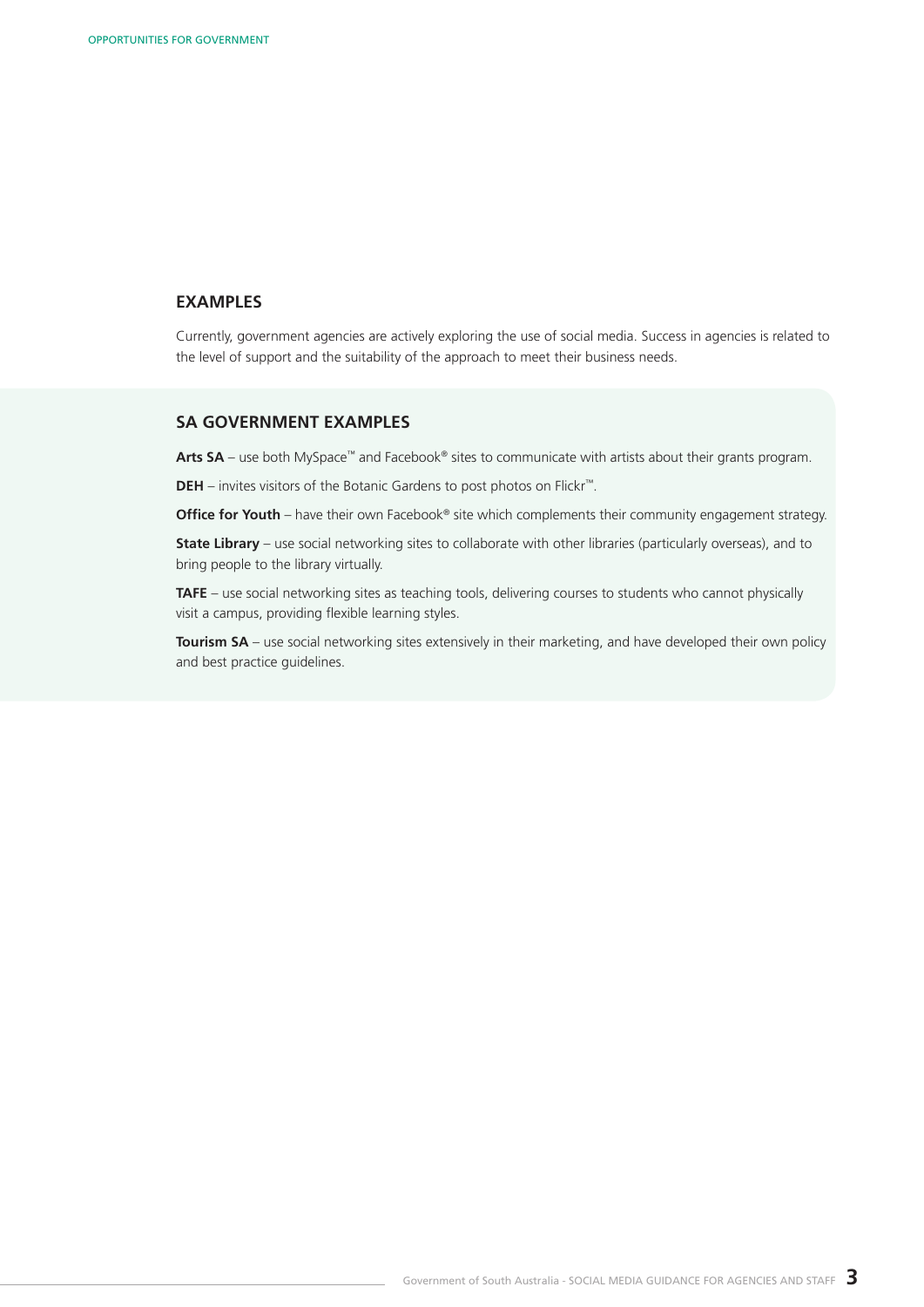Just like any other technology, the use of social media technologies carries some risk. One way to avoid these risks is to prohibit their use. Prohibitions typically only slow down activities – they rarely stop them outright, and it is likely that agencies and staff will find legitimate needs for adopting social media technologies. By taking an approach in which the risks associated with social media are managed rather than just avoided, agencies and staff can effectively and safely pursue these technologies to engage with citizens. The following table highlights some of the risks associated with the use of social media and provides some guidance on their management.

| <b>RISK</b>                                                                                                                                               | <b>MANAGEMENT</b>                                                                                                                                                                                                                                        |
|-----------------------------------------------------------------------------------------------------------------------------------------------------------|----------------------------------------------------------------------------------------------------------------------------------------------------------------------------------------------------------------------------------------------------------|
| <b>Security</b><br>High traffic sites may pose a<br>greater risk for 'malware'<br>and 'spyware'.                                                          | Agencies can <i>implement security measures</i> to mitigate these risks, just as they<br>do for other high traffic sites such as Google™ and Yahoo!®.                                                                                                    |
| <b>Time Wasting</b><br>Staff may waste time.                                                                                                              | The same risk exists in the use of telephones and email. Time wasting should be<br>addressed by managers as a management issue, not a technology issue.                                                                                                  |
| <b>Bandwidth</b><br>Some social media requires<br>higher levels of bandwidth.                                                                             | Agencies need to budget for this as they do for other infrastructure needs.<br>A genuine assessment of the likely costs (with a real understanding of the<br>benefits) should be undertaken rather than a blanket ban.                                   |
| <b>Advertising</b><br>Advertising on social media<br>sites used by agencies may<br>give the appearance that<br>the SA Government endorses<br>the content. | Wherever possible, agencies should issue a disclaimer stating that the SA<br>Government does not endorse any particular service or website, or the use of<br>any associated advertisements.                                                              |
| <b>Terms of Service</b><br>Some of the terms of service<br>that must be accepted are<br>heavily in favour of the<br>service provider.                     | Any terms of service should be read and understood before they are agreed to.<br>Negotiations with the service provider may resolve any issues. The Crown<br>Solicitor's Office should be consulted before entering into a legally binding<br>agreement. |
| Privacy<br>There is no guarantee that<br>social media users' privacy<br>will be protected to a<br>sufficient degree.                                      | Wherever possible, agencies should issue a disclaimer alerting users when they<br>are no longer on a government site and that the site's own privacy policy applies.                                                                                     |
| <b>Accessibility</b><br>Some multimedia sites do not<br>currently provide content in<br>accessible formats - for example,<br>transcripts and subtitles.   | Agencies should maintain official copies of materials in accessible formats on<br>their own websites.                                                                                                                                                    |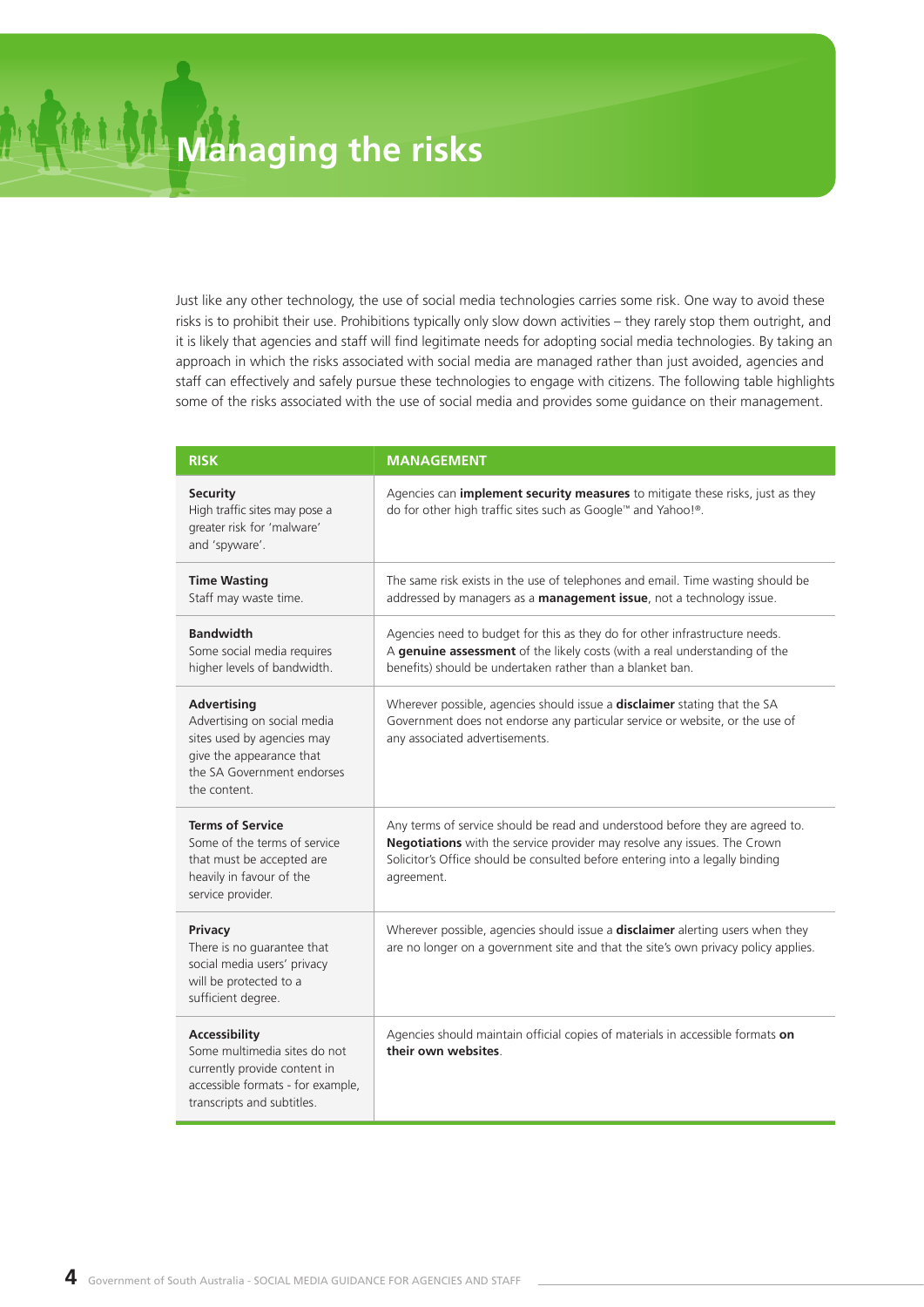# **General guidance**

There are some principles that can be applied across all forms of social media. Knowing these basic 'Principles of Engagement' will help you whether you are fully responsible for establishing and hosting an online community or if you are just a contributor in an existing community. Further guidance on the use of social media by government agencies and staff can be found under the headings following.

#### **PRINCIPLES OF ENGAGEMENT**

- **• Be credible.** Be accurate, fair, thorough and transparent.
- Be respectful. Encourage constructive criticism and deliberation. Be cordial, honest and professional at all times.
- **• Listen before you talk.** Before entering any conversation, understand the context. Who are you speaking to? Is there a good reason for you to join the conversation?
- **• Write what you know.** Know your facts and cite your sources.
- **•** If you make a mistake, admit it. Be upfront and be quick with your correction.
- **• Be responsive.** When you gain insight, share it where appropriate.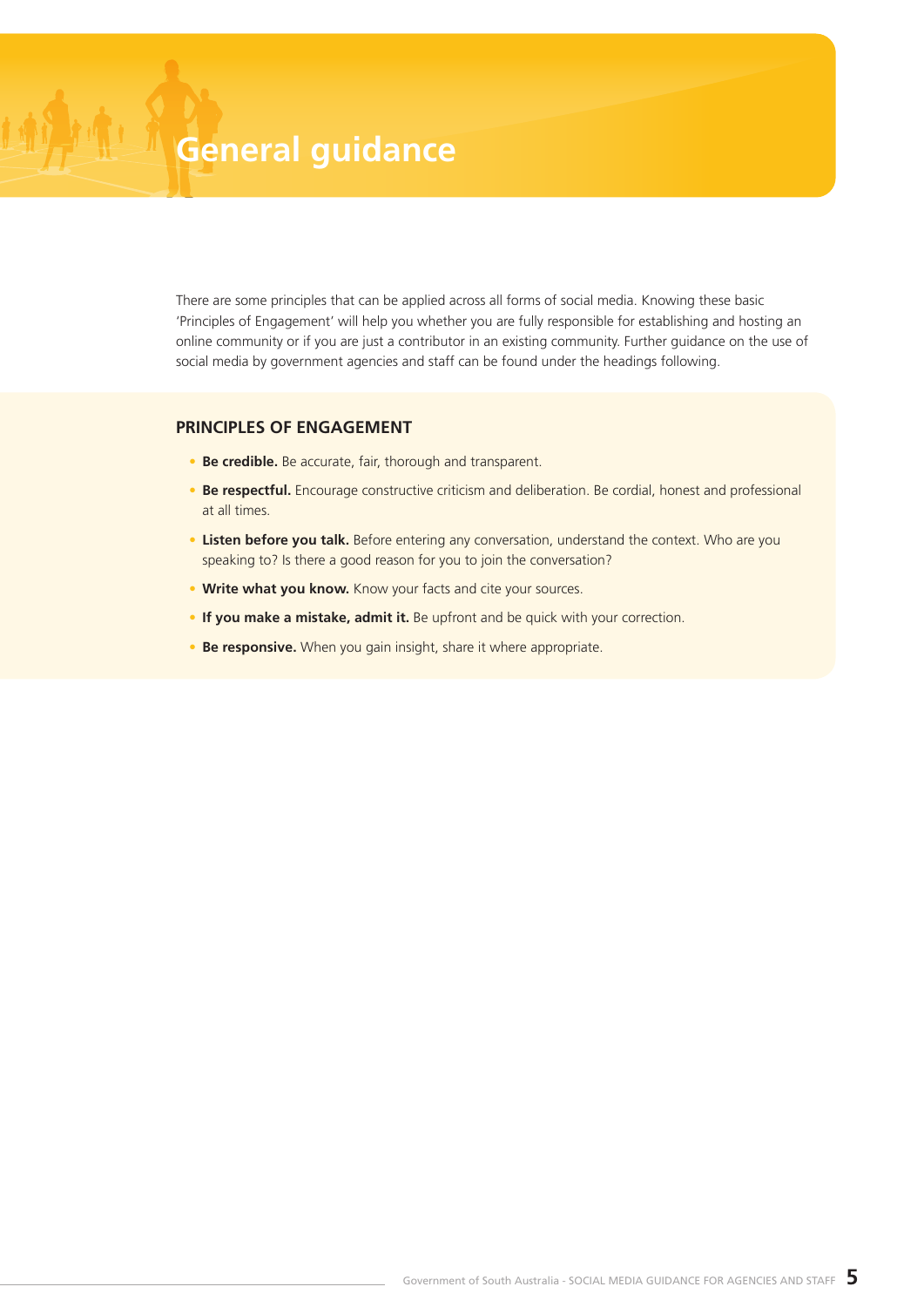Social media can't replace other forms of communication, but it can be useful as part of broader efforts to engage with citizens. In addition to facilitating citizen communication and consultation on policy initiatives, social media can be used to support recruitment, as well as for marketing and promotional initiatives.

It is very important to choose the most appropriate social media tool. Simply picking and using a website because it is popular can be counterproductive if it is not suitable for the intended purpose. Planning to use social media should be done as part of a wider effort to determine an agency's engagement strategy. Once an agency understands its engagement strategy, it can then determine which social media tools will best meet its needs.

In January 2009, the Department for Environment and Heritage piloted a web-based tool that allows community members to record how they use their local marine environment. Users of **SAMPIT** (South Australia's Marine Parks Information Tool) can utilise a GoogleMaps™ application to record activities ranging from commercial and recreational fishing to beach walking and community group work. Over 230 people trialled SAMPIT in the first nine months, helping to inform the zoning and management plans being developed for South Australia's marine parks network.

#### **BEFORE UTILISING SOCIAL MEDIA, AGENCIES SHOULD:**

- **•** determine their **business need** and investigate options
- **•** identify **traditional communication** and community engagement activities that could be enhanced by social media (also consider those without access)
- **•** consult with their **communications office** and consider all policy aspects
- **•** consult with their **risk management** team to develop a risk management strategy
- **•** consult with their **records management** unit to determine what records should be kept to document the business function or activity, how long they should be kept, and how they should eventually be disposed of
- **•** consult with their **ICT department** to discuss the technical aspects and work out a strategy for records capture
- **•** gain the appropriate level of **approval** this may require the production of a business case
- **• dedicate resources** social media can do more harm than good if it gets neglected.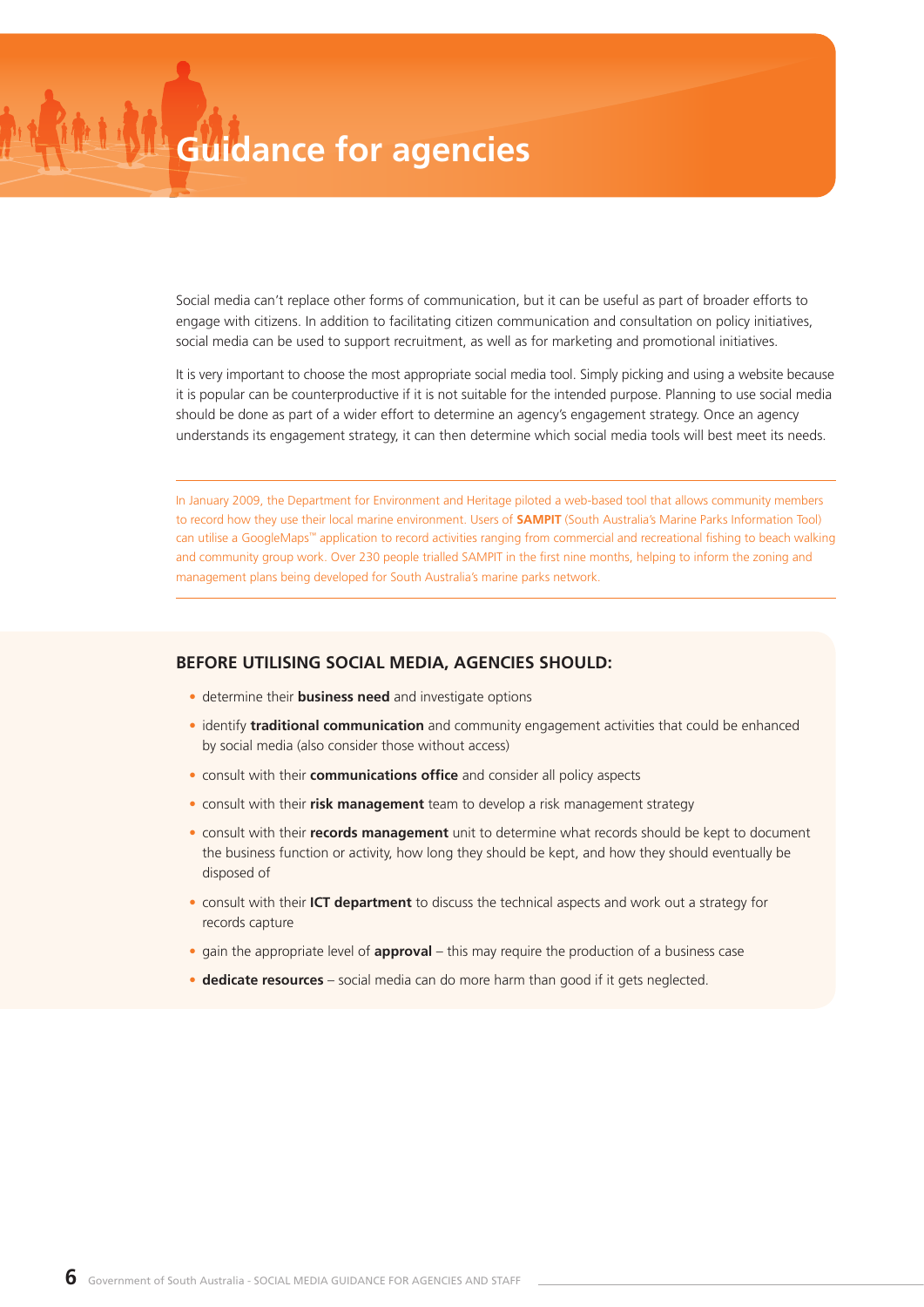While an agency may develop and host an online community, it is the people who join and contribute to that community who make it their own. The community must be genuinely open to citizen-generated content if it is to leverage the power of this medium, and also avoid any backlash from people who feel that they have been disenfranchised or excluded.

Below is some guidance to assist agencies who have created an online discussion board, blog, social networking page, or something similar in order to engage with the community.

In 2009, as part of a larger communications strategy, the Singapore Government began using a variety of social media tools to engage with citizens. The Singapore Health Minister uses a blog to personally discuss healthcare issues and changes in policies. Visitors to the blog are encouraged to engage further on the 'Ministry of Health' Facebook® page. A healthy mix of industry experts and the public contribute to the depth and knowledge of the discussions. Within six months of its creation, the Minister's blog attracted 20 000 unique visitors; and the 'Ministry of Health' Facebook® page had over 3000 fans.

#### **AGENCIES HOSTING SOCIAL MEDIA SHOULD CONSIDER THE FOLLOWING:**

- **• Spark conversations.** As creators, it is acceptable for an agency to begin a discussion topic to help kick-start ideas for group members to discuss. However, this needs to be planned. The important thing is avoid saturating it with 'official' topics.
- **• Maintain contact with group members.** Many online communities provide the ability to email all members. It's important to use this tool to value-add to the membership, however it should be used sparingly. Members don't want to be bombarded with emails from government.
- **• Monitor for inappropriate content.** Contributions that contain offensive, defamatory or other inappropriate content may be removed. Please note this is different from removing negative comments or complaints.
- **• Respond appropriately to negative criticism.** Ownership should be taken of serious negative criticism and not ignored.
- **• Do not censor discussion.** For example, by attempting to remove a comment from a discussion board that is 'negative'.
- **• Avoid saturating with government staff.** The aim of 'official government' social media is to engage with the audience and encourage membership from the general public.
- **• Do not post comments via another user.** For example, asking a member to post a discussion item on the SA Government's behalf, posing as a genuine comment from the public.
- **• Avoid using the membership list for unrelated marketing purposes.** The members have joined to participate in that group only - not to become part of a government mailing list for other, non-relevant information.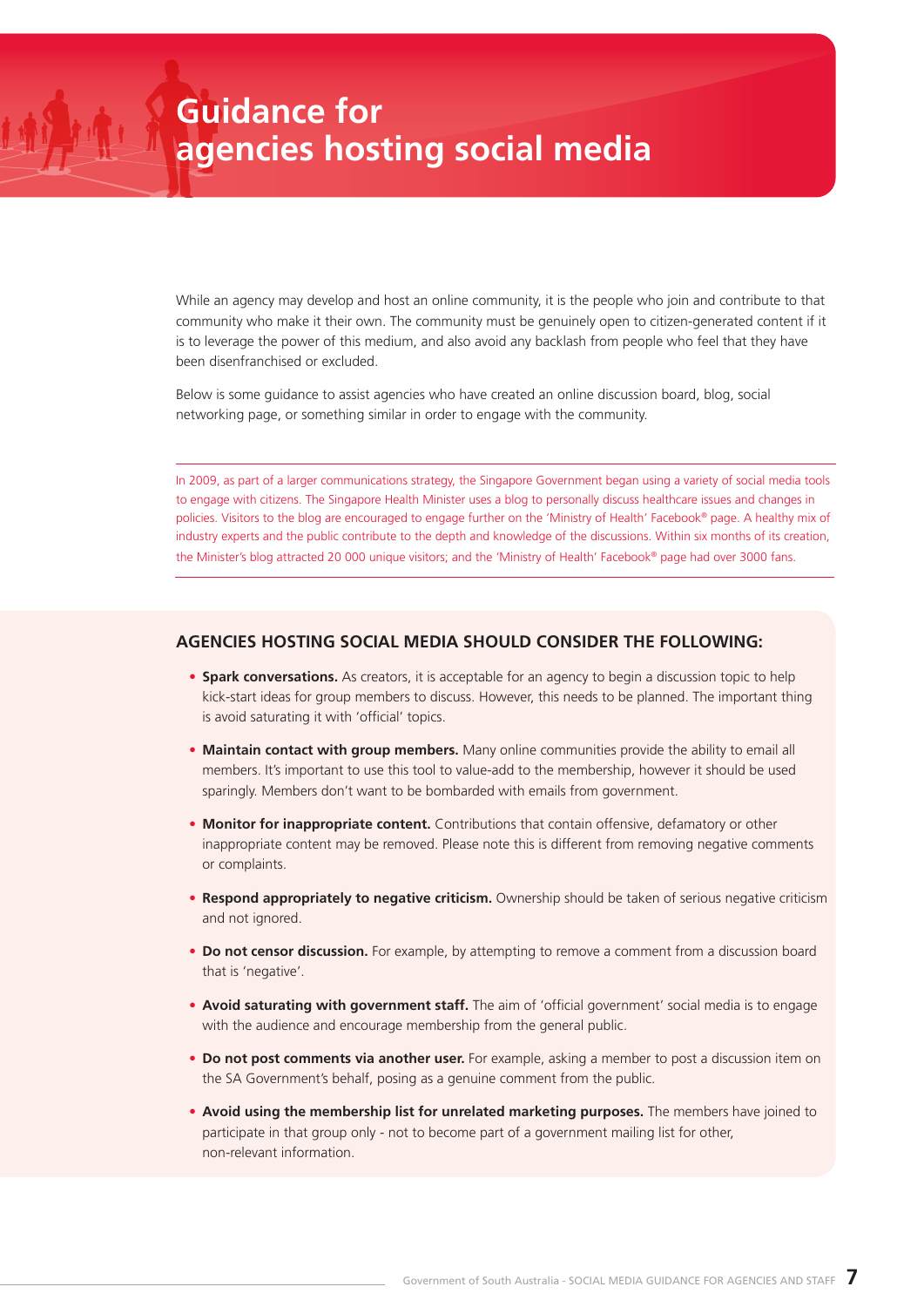The protocols that apply when you are acting as an official representative of your agency are the same whether you are talking to the media, speaking at a conference or using social media.

#### **Staff making comments or contributions on behalf of their agency should only do so with express approval.**

The South Australian Tourism Commission [**SATC**] sees social media as an exciting way to keep in touch with consumers. It uses Twitter™ to post positive, quirky, and informative pieces about South Australia – to give people reasons to holiday here. Nine months since its creation in January 2009, the Tourism SA 'tweet' had more than 1500 followers. The SATC also has a YouTube™ channel to share its footage of South Australia and give consumers a glimpse of some of the wonderful experiences that our state has to offer.

#### **WHEN CONTRIBUTING ON BEHALF OF THEIR AGENCY, STAFF SHOULD CONSIDER THE FOLLOWING:**

- **•** Before engaging with a specific social media channel, ensure you understand its conventions and etiquette.
- When you are speaking on behalf of your agency, identify yourself as such.
- **•** Correct any factual inaccuracies you find relating to government policy.
- **•** Where users ask questions about policy or published information with which you are familiar, provide answers to the queries.
- **•** Refer people to government sites, where appropriate.
- **•** Ensure that any comment you make on matters of government policy is appropriate to the agency role you hold, and remains politically neutral.
- **•** Do not give out personal details of yourself or other staff.
- **•** Do not post any material that is protected by copyright. Consider using the Government Information Licensing Framework to license your own work in a way that facilitates sharing.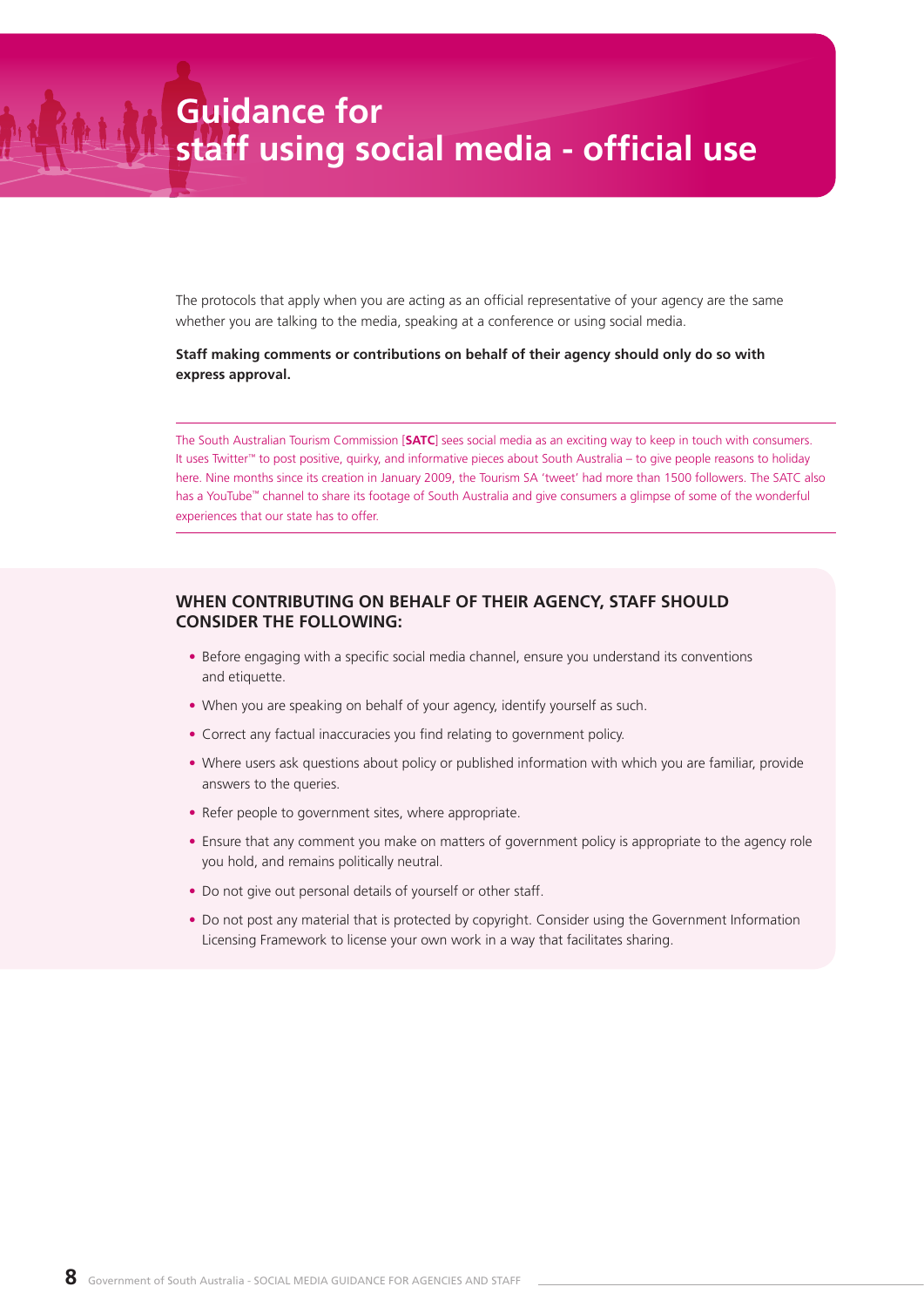The *Code of Ethics – South Australian Public Sector* provides an ethical framework to guide staff conduct. Public sector staff who fail to comply with the standards of conduct set out by the code may be liable to disciplinary action. The Code of Ethics includes a requirement for public sector employees to **at all times**, conduct themselves in a manner that will not bring 'them, the agency in which they work, or the public sector or Government into disrepute'1 . The Code of Ethics allows employees to act in a private capacity to influence public opinion or promote issues of public interest. However, employees should still ensure that their conduct is consistent with the responsibilities described above.

While social media appears to blur private and public spheres, **activities on social media websites should be considered public activities**. Despite the availability of privacy functions on social media websites, the possibility exists for content to be shared beyond intended recipients. Additionally, it should be noted that the terms and conditions of use for most social media sites state that all content becomes the property of the site on which it is posted. This makes the public nature of these websites inescapable. Online content is also essentially permanent – a fact that must also be taken into consideration when posting.

**Staff should always think before they post, and they should use their common sense.**

#### **WHEN USING SOCIAL MEDIA, STAFF SHOULD ALSO CONSIDER THE FOLLOWING:**

- **•** Could what you are doing **harm the reputation** of your agency or the state?
- **•** Are you disclosing any agency material that you are **not specifically authorised to disclose**?
- **•** Have you made it clear to others when your contribution is as a private individual and **not as a representative of your agency**?
- **•** Are you willing to **defend what you post** to your manager? Would you be comfortable saying it to a stranger at a bus stop, or posting it on a public shop window?
- **•** Are you using **government-owned infrastructure**? Do you have permission to use it in this way (this includes the use of your government email address)?
- **•** Are you behaving with **integrity**, **respect** and **accountability**?

<sup>1</sup> Code of Ethics – South Australian Public Sector, Commissioner for Public Employment, Office for Ethical Standards and Professional Integrity, February 2010, page 13.